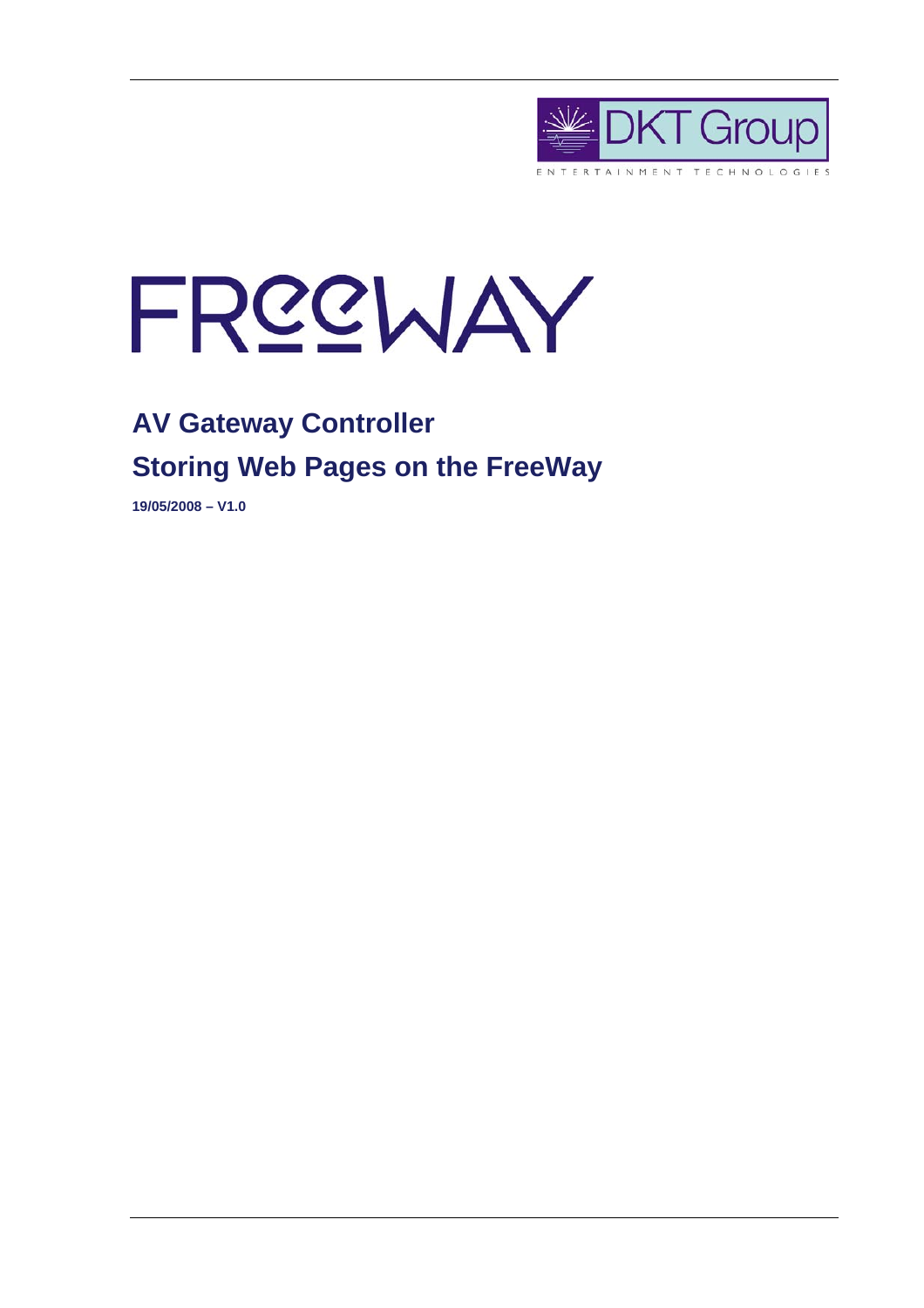#### **Summary**

Once you have written and uploaded a FreeWay script, your new functions can then be called from web pages stored on the freeway. This document gives an overview of how to design and store these web pages. There is an example FreeWay site available for download at http://www.dktgroup.com/freeway.

### **Web Page Design**

The core engine for FreeWay web pages is the run.cgi page. This can be called with the name of one of your script functions, and it's parameters within the query string.

For example, to call a function defined as:

DenonAV(float fAVCommand)

You would access the FreeWay page as follows:

http://192.168.1.111/run.cgi?DenonAV&1 (where fAVCommand = 1)

i.e., the function name followed by all parameters, delimited by ampersand characters.

\*\*\* NOTE: You are limited to a maximum of three parameters, all of which must be numeric types \*\*\*

In this way, we can include links in our html page that call any function we choose:

<a href="http://192.168.1.111/run.cgi?denonav&1" />

This link will then redirect the page to results.txt. To avoid this from happening you can set the target as another frame / iframe. This can be set to zero width if you do not desire to see the results.

<a href="http://192.168.1.111/run.cgi?denonav&1" target="resultFrame" />

#### **File Structure Considerations**

The web page must be a flat structure – i.e. there can be no sub-directories.

The space available is limitied to approximately 100kb.

Filenames must be in a DOS 8.3 format. In particular,

- Filenames can have at most eight characters, followed by a "." and a filename extension of at most three characters.
- Filenames should be simple alphanumeric. i.e. containing a-z A-Z 0-9.